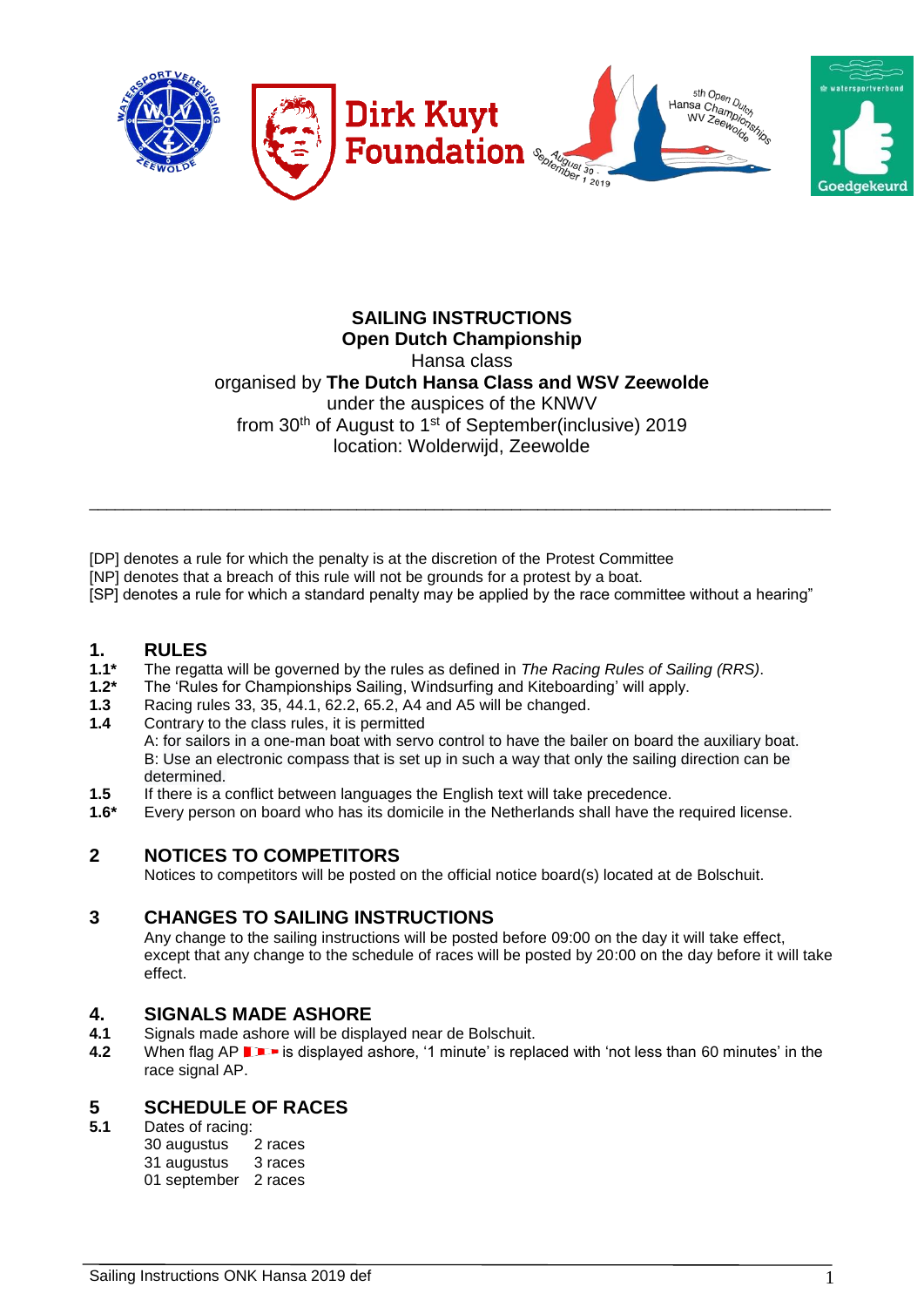

- **5.2** Palaver Friday at 11:00 in "de Bolschuit"
- **5.3\*** The scheduled time of the warning signal for the first race is 12:55 on Friday and 10:55 on Saturday and Sunday.
- **5.4** To alert boats that a race or sequence of races will begin soon, an orange flag will be displayed with one sound for at least five minutes before a warning signal is displayed.
- **5.5** On the last day of the regatta no warning signal will be made after 14:30

## **6\* CLASS FLAGS**

Class flags and starting schedule will be announced on Friday before 11:30

## **7 RACING AREA**

Attachment A shows the location of the racing area.

# **8 THE COURSES**

The diagrams in Attachment B show the courses, including the approximate angles between legs, the order in which marks are to be passed, and the side on which each mark is to be left.

# **9.1\*** MARKS

- Marks of the course are: inflatable cylindrical yellow buoys.
- **9.2\*** The starting and finishing marks will be staffs displaying orange flags.

### **10 AREAS THAT ARE OBSTRUCTIONS**

The following areas are designated as obstructions: Navigation channel on the South East side of the competition area

### **11 THE START**

- **11.1** Races will be started by using RRS 26 with the warning signal given 5 minutes before the starting signal.
- **11.2\*** The starting line will be between staffs displaying orange flags on the starting marks.
- **11.3** An ILM mark can be located on port side of the starting vessel. When starting this mark must be held on starboard side.
- **11.3** Boats whose warning signal has not been made shall avoid the starting area during the starting sequence for other races.
- **11.4** A boat starting later than 4 minutes after her starting signal will be scored Did Not Start. This changes RRS A4 and A5 .

# **12 CHANGE OF THE NEXT LEG OF THE COURSE**<br>**12.1** To change the next leg of the course the race committee will

**12.1** To change the next leg of the course, the race committee will move the original mark (or the finishing line) to a new position. Changes of positions of marks will not be displayed, this changes RRS 33.

### **13\* THE FINISH**

The finishing line will be between staffs displaying orange flags on the finishing marks.

### **14 PENALTY SYSTEM**

**14.1** For all class(es) RRS 44.1 is changed so that the Two-Turns Penalty is replaced by the One-Turn Penalty.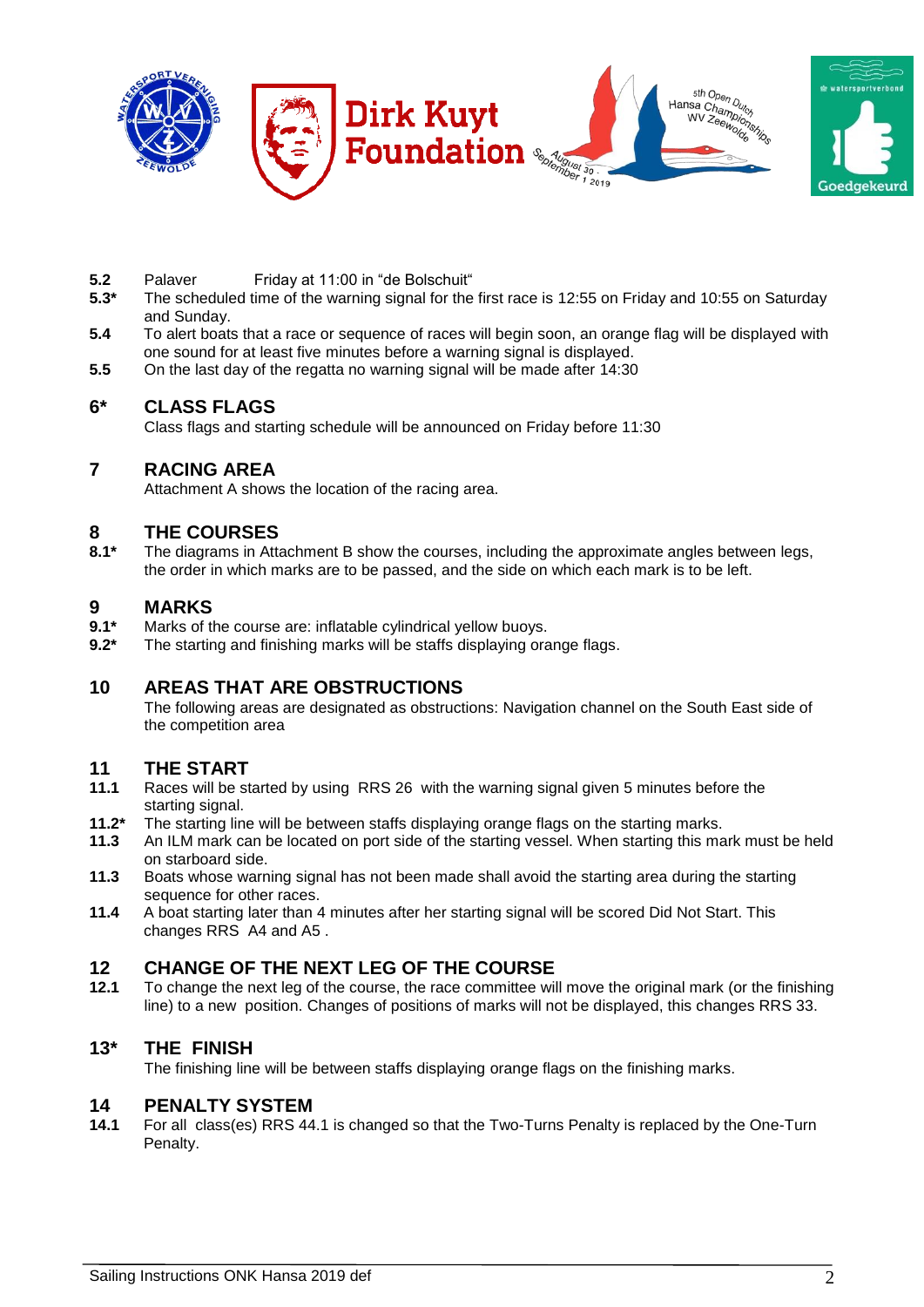

# **15 TIME LIMITS**

- **15.1** Boats failing to finish within 15 minutes after the first boat sails the course and finishes will be scored Did Not Finish without a hearing.This changes RRS 35, A4 and A5.
- **15.2** For the Hansa 2.3 : Boats failing to finish within 15 minutes (corrected by SW) after the first boat sails the course and finishes will be scored Did Not Finish without a hearing.This changes RRS 35, A4 and A5.

## **16 PROTESTS AND REQUESTS FOR REDRESS**

- **16.1** Protest forms are available at the race office located at "de Bolschuit" Protests and requests for redress or reopening shall be delivered there within the appropriate time limit.
- **16.2** For each class, the protest time limit is 60 minutes after the last boat has finished the last race of the day or the race committee signals no more racing today, whichever is later.
- **16.3** Notices will be posted within 30 minutes of the protest time limit to inform competitors of hearings in which they are parties or named as witnesses. Hearings will be held in the jury room, located at "de Bolschuit"
- **16.4** Notices of protests by the race committee, technical committee or protest committee will be posted to inform boats under rule 61.1(b) RRS.
- **16.5** Reserve
- **16.6** Reserve
- **16.7** On the last scheduled day of racing a request for redress from a protest committee decision shall be delivered no later than 30 minutes after the decision was posted. This changes RRS 62.2.
- **16.8** A request for a decision in writing has to be delivered within one hour after the decision is given verbally. This changes RRS 65.2 .
- **16.9** A request for correction of an error in the published results has to be delivered within the protest time limit of the last scheduled day of racing or within 60 minutes after posting of the results, if this is later. When the request is not granted, the protest time limit is 60 minutes after the boat is informed that the request is not granted. This changes RRS 62.2 .

## **17 SCORING**

- **17.1\*** Four races are required to be completed to constitute a series.
- **17.2** (a) When fewer than 5 races have been completed, a boat's series score will be the total of her race scores.
	- (b) When 5 or more races have been completed, a boat's series score will be the total of her race scores excluding her worst score.

# **18 [NP][DP] SAFETY REGULATIONS**

#### **18.1** Reserve

**18.2** A boat that retires from a race shall notify the race committee as soon as possible**.**

### **19 REPLACEMENT OF CREW OR EQUIPMENT**

**19.1\*** Substitution of competitors will not be allowed without prior written approval of the race committee Replacement of the responsible person is not allowed.

## **20 EQUIPMENT CHECKS AND EVENT MEASUREMENT**

On the water, a boat can be instructed by the race committee or of the technical committee to proceed immediately to a designated area for inspection. Ashore, equipment may be inspected or measured at times specified in the class rules and the notice of race.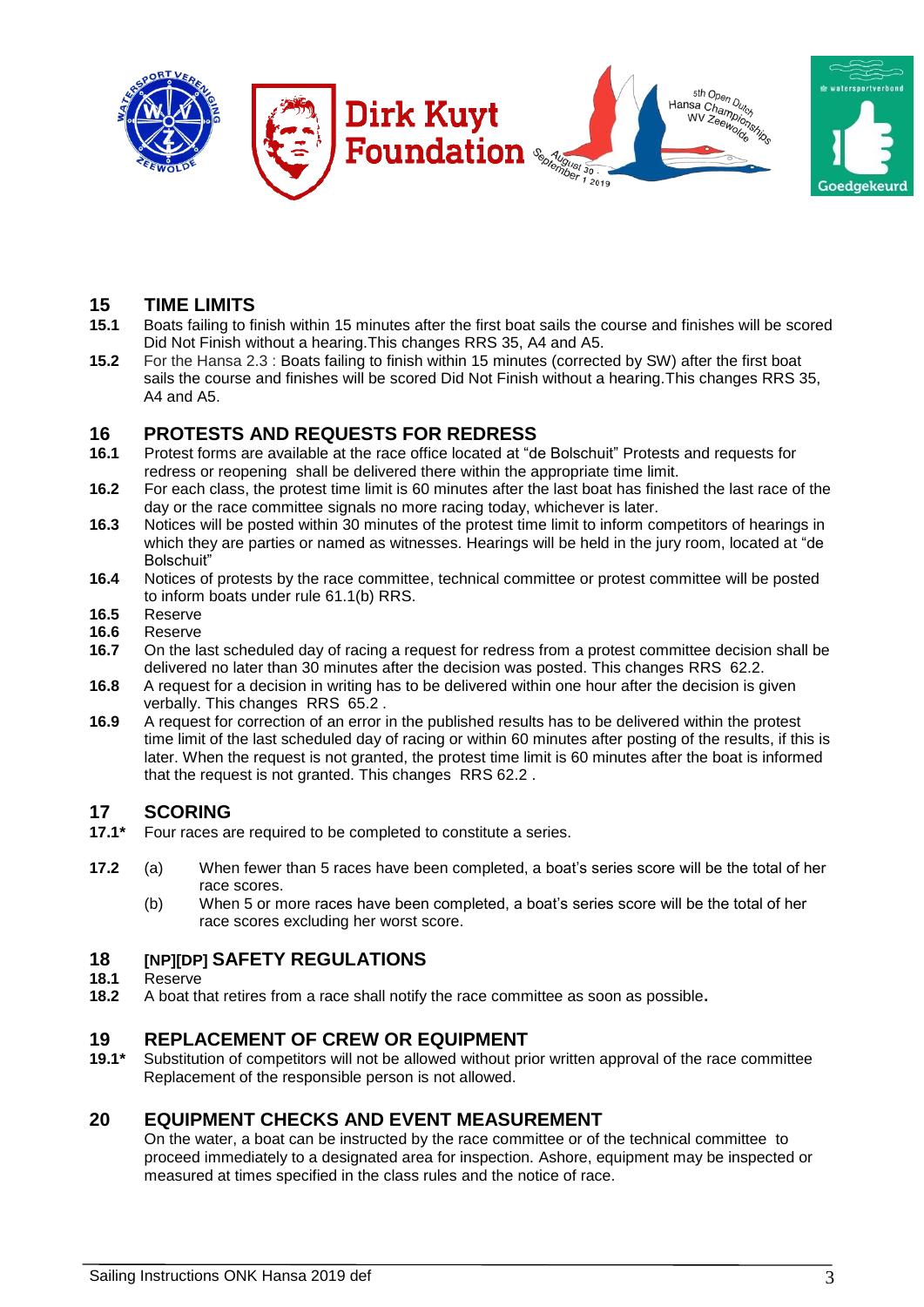

## **21 [NP][DP] EVENT ADVERTISING**

Boats shall display advertising supplied by the organizing authority. If this rule is broken, World Sailing regulation 20.9.2 applies

## **22 OFFICIAL BOATS**

Official boats will be marked as follows: a yellow flag marked with "RC"

## **23 [NP][DP] SUPPORT BOATS**

- **23**.**1** Team leaders, coaches and other support personnel shall stay outside areas where boats are racing from the time of the preparatory signal for the first class to start until all boats have finished or retired or the race committee signals a postponement, general recall or abandonment.
- **23.2** Support boats shall be registered in advance with the racing committee and will be marked with an orange flag. These must ensure that they do not in any way hinder the participants. If necessary and as a result of the limitation of the participant, they may provide assistance during the competition without this resulting in exclusion of this participant. The participant in question may not receive any direct benefit from this assistance.

## **24 [NP][DP] TRASH DISPOSAL**

Trash may be placed aboard support or official boats**.**

## **25 [NP][DP] HAUL-OUT RESTRICTIONS**

Keel boats shall not be hauled out during the regatta except with and according to the terms of prior written permission of the race committee.

## **26 [NP][DP] DIVING EQUIPMENT AND PLASTIC POOLS**

Underwater breathing apparatus and plastic pools or their equivalent shall not be used around keelboats between the preparatory signal of the first race and the end of the regatta.

## **27 [NP][DP**] **RADIO COMMUNICATION**

Except in an emergency, a boat that is racing shall not make voice or data transmissions and shall not receive voice or data communication that is not available to all boats.

## **28\* PRIZES**

The whole crew of the winning boat of the largest starting group acquire the title "Dutch Champion" and receive the accompanying medal(s) of the RNWA.

The responsible person of the winning boat acquires the Blue Pennant of the RNWA. There will be a prize for the winners of each starting group. If more than 5 participants are registered in a group by 1 August 2019, there will be two prizes for that group.

#### **29 DISCLAIMER OF LIABILITY**

Competitors participate in the regatta entirely at their own risk. See RRS 4,.Decision to Race. The organizing authority will not accept any liability for material damage or personal injury or death sustained in conjunction with or prior to, during, or after the regatta.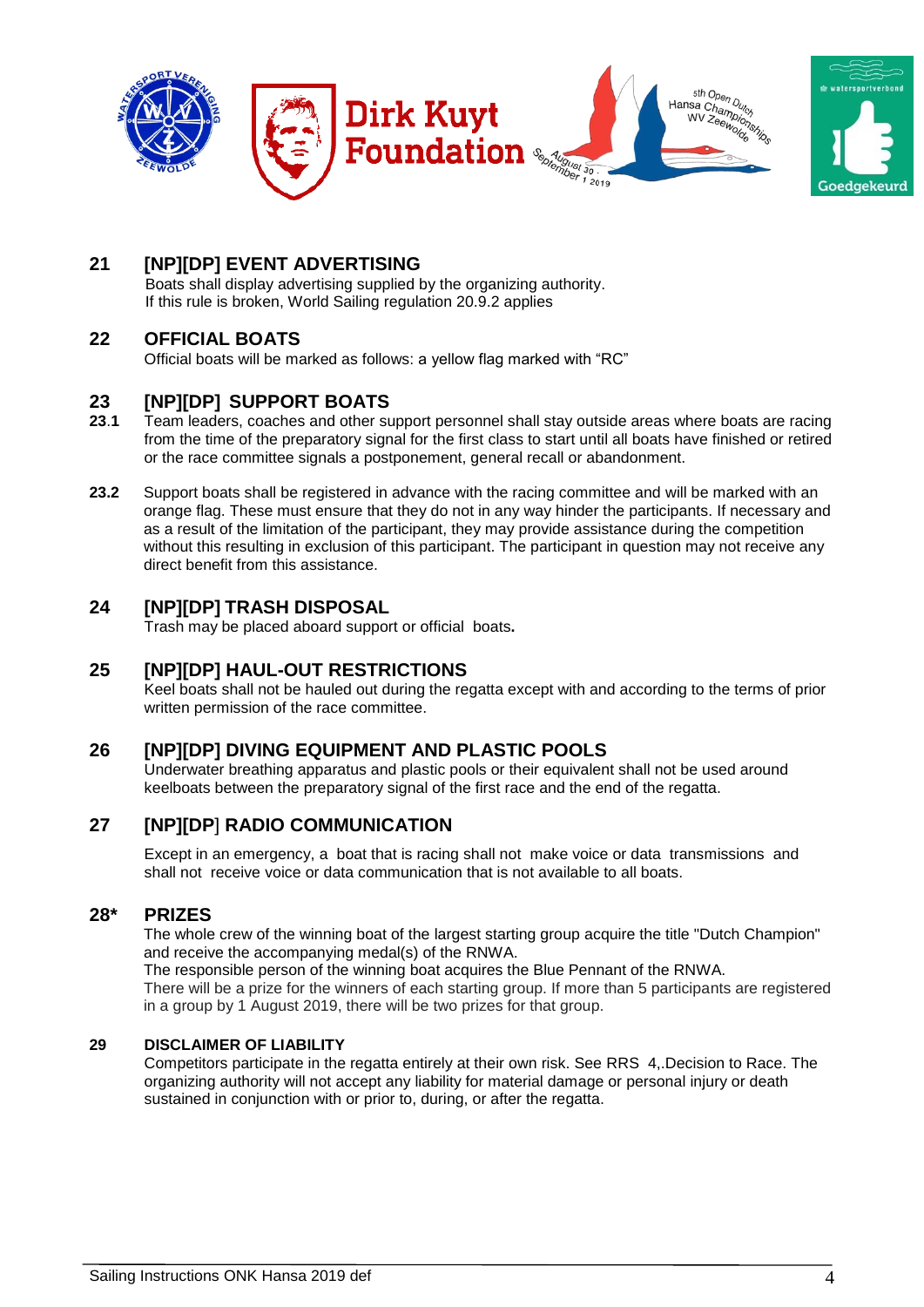

## **30 RIGHTS TO USE NAME AND LIKENESS**

By participating in this event, competitors automatically grant to the organizing authority and the event sponsors the right, in perpetuity, to make, use, and show, at their discretion, any photography, audio and video recordings, and other reproductions of them made at the venue or on the water from the time of their arrival at the venue, until their final departure, without compensation.

#### **31 INSURANCE**

Each participating boat shall be insured with valid third-party liability insurance with a minimum cover of Euro 1.500.000 per event or the equivalent.

### **32 ORGANISATION**

The race officer is: Rob Beemster<br>The chairman of the protest committee is: TBC The chairman of the protest committee is: TBC<br>The chairman of the technical committee is: TBC The chairman of the technical committee is: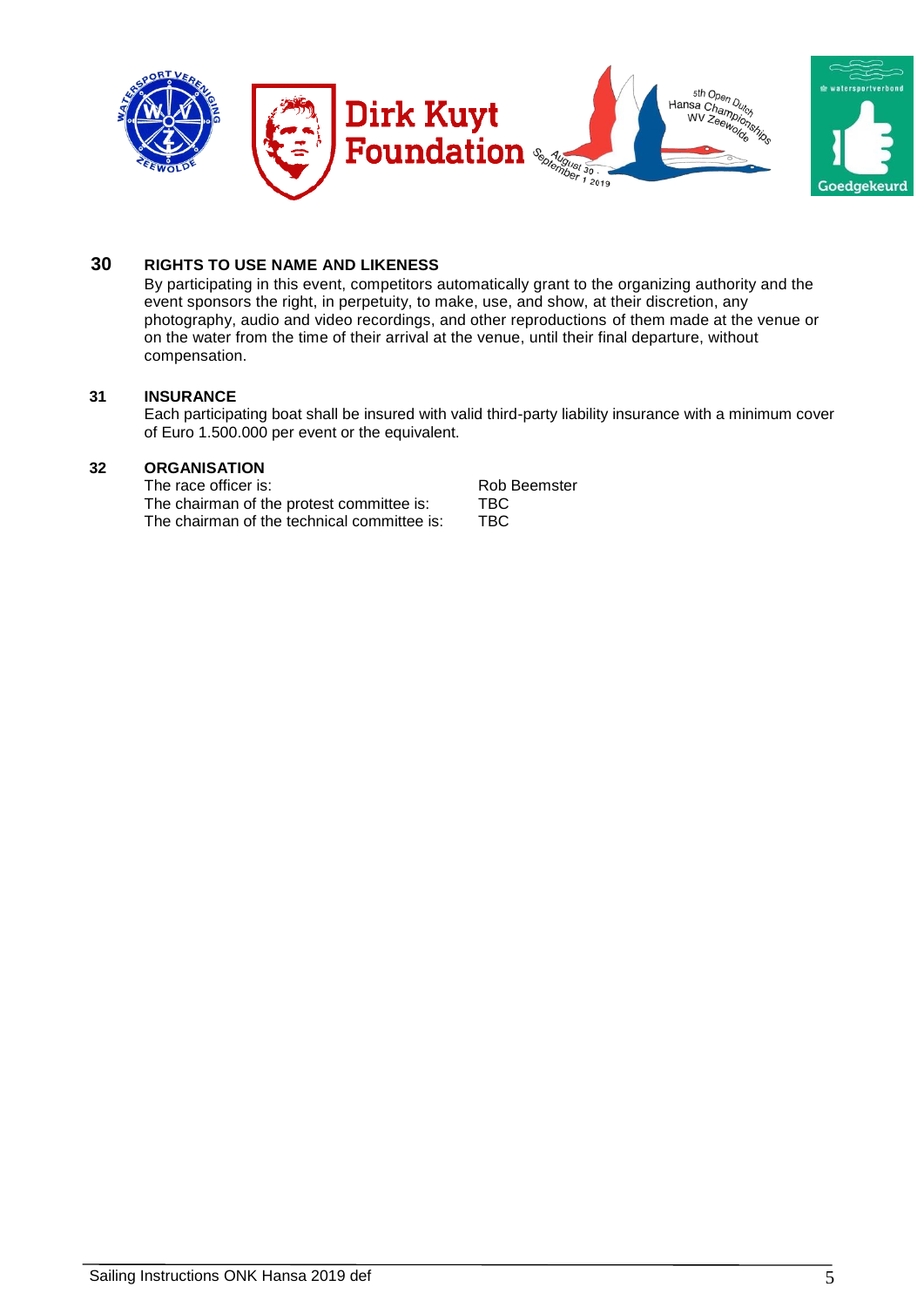

## **Attachment A Racing Area.**